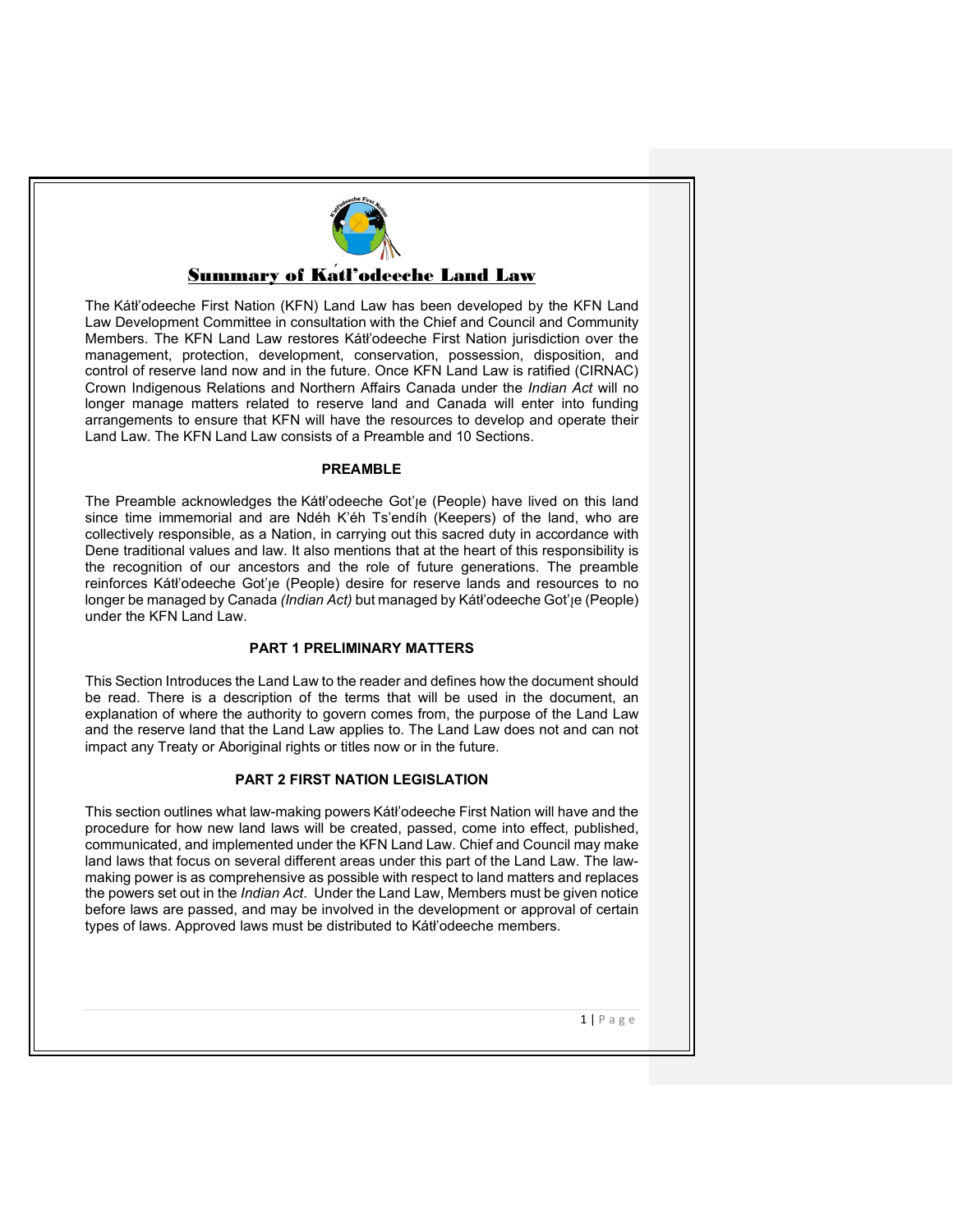This Section also deals with Offences and Enforcement of Land Laws. Kátł'odeeche First Nation will have a broad array of authority and ability to enforce their Land Laws and enforcement will be a key component of land management. This Land Law allows for the possibility of KFN to appoint its own Justice of the Peace.

#### **PART 3 COMMUNITY MEETINGS AND APPROVALS**

This section defines how and what the process is for getting Kátł'odeeche membership approval for certain laws that are identified under the Land Law. For example, approving a land use plan would require Membership approval before it could be passed by Council Resolution. Getting membership approval at a Meeting of Members would have to follow the conditions that are set out in this section. Some matters require that there be a meeting of members to discuss the topic and get input from members.

#### **PART 4 PROTECTION OF LAND**

This section outlines some of the key areas of protection under the Land Law specifically the ability to: protect the environment through environmental assessment and environmental protection laws. This section also describes special conditions by which Kátł'odeeche could expropriate land for community purposes, but only after getting community approval through a ratification vote. Also included, are the conditions for calculating compensation and identifying the rights that may not be expropriated. An agreement is necessary for the Kátł'odeeche First Nation to exchange land with another party (i.e. First Nation, Province, and Federal Government) and there are conditions to be met for lands to be received.

#### **PART 5 ACCOUNTABILITY (FINANCIAL ADMINISTRATION) AND CONFLICT OF INTEREST**

All financial matters administered under this Land Law will be conducted in accordance KFN Land Law. Council may also develop, adapt, or adopt laws or policies including:

- a) regulating the receipt, management and expenditure of moneys, including transfer payments, all capital and revenue moneys received from Canada, all land revenue, and moneys received from a grant or disposition of any Interest or Licence in relation to Kátł'odeeche First Nation Reserve Land and natural resources;
- b) managing financial records and accounts;
- c) preparing financial statements and audits;
- d) preparing and implementing budgets and annual presentation of budgets;
- e) determining the general investment strategy;
- f) contract notes, loans and other indebtedness;
- g) establishing fees, fines, charges and levies; and
- h) establishing and maintaining a recordkeeping system that ensures confidentiality, security of records and document retention.

**Commented [JF1]:** Section 19

Also included in this section are conflict of interest rules for special conflict situations.

 $2 | P \text{age}$